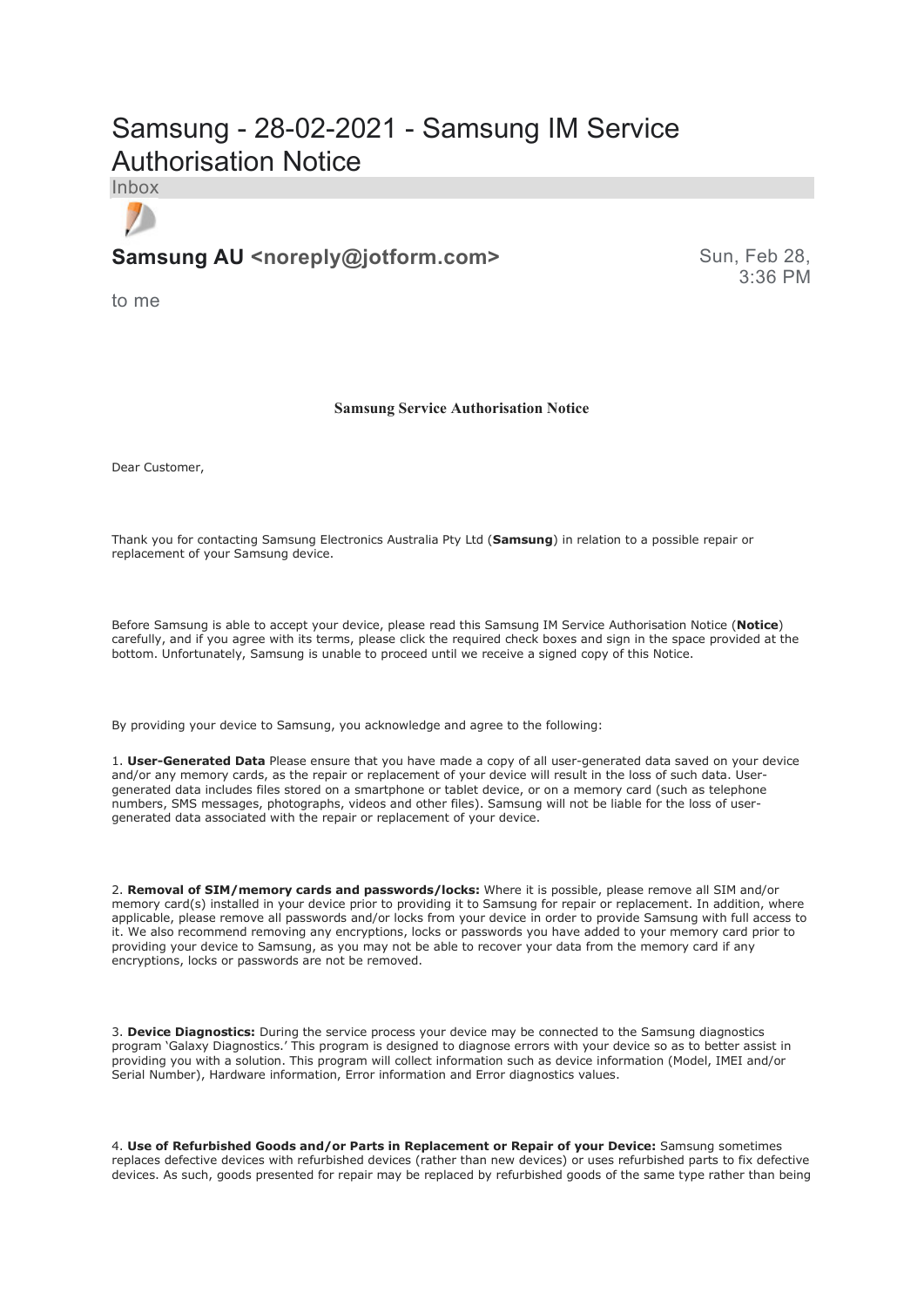repaired. Refurbished parts may be used to repair the goods. If your device is replaced by a refurbished device, please note that the refurbished device is a replacement device and not a loan device. Your original device will not be returned to you.

5. **Software Update:** As a part of Samsung's standard repair process, the software on your device will be updated to the latest version. Samsung is unable to downgrade the software version or update to a different version of software (other than the latest version).

6. **Accessories:** Please retain any removable accessories to your device (e.g. smartphone cases or covers) prior to providing it to Samsung. During the repair process or if your device is replaced, accessories that are not removed from your device (e.g. screen protectors) may be required to be removed and will not be returned to you.

7. **Labour Inspection Fee for Additional Damage:** If, upon inspection, Samsung determines that there is an additional issue with your device which is deemed to have been caused by customer-induced damage or abnormal use and if that issue was not initially disclosed or apparent to Samsung after a visual inspection of your device (i.e. if customer-induced damage is identified on an internal component of your device that is additional to any external physical damage identified), Samsung will provide you with a revised repair fee. If you decide not to proceed with the revised repair fee, Samsung may deduct a labour inspection fee of \$66.00 (inclusive of GST) from the original repair fee you paid when the original repair fee is refunded to you.

8. **ACL:** Nothing in this letter is intended to limit or restrict your statutory rights under the Australian Consumer Law.

If you have any concerns regarding this notice, please review the warranty card or by visiting the Samsung website www.samsung.com.au/support/warranty or alternatively, please call Samsung's Customer Contact Centre on 1300 GALAXY (1300 425233)

Thank you for your cooperation.

Kind regards,

Samsung Electronics Australia Pty Ltd

## **SAMSUNG**

**Store** 

Name Karen Davis

E-mail

Signature::

Date: 28-02-2021